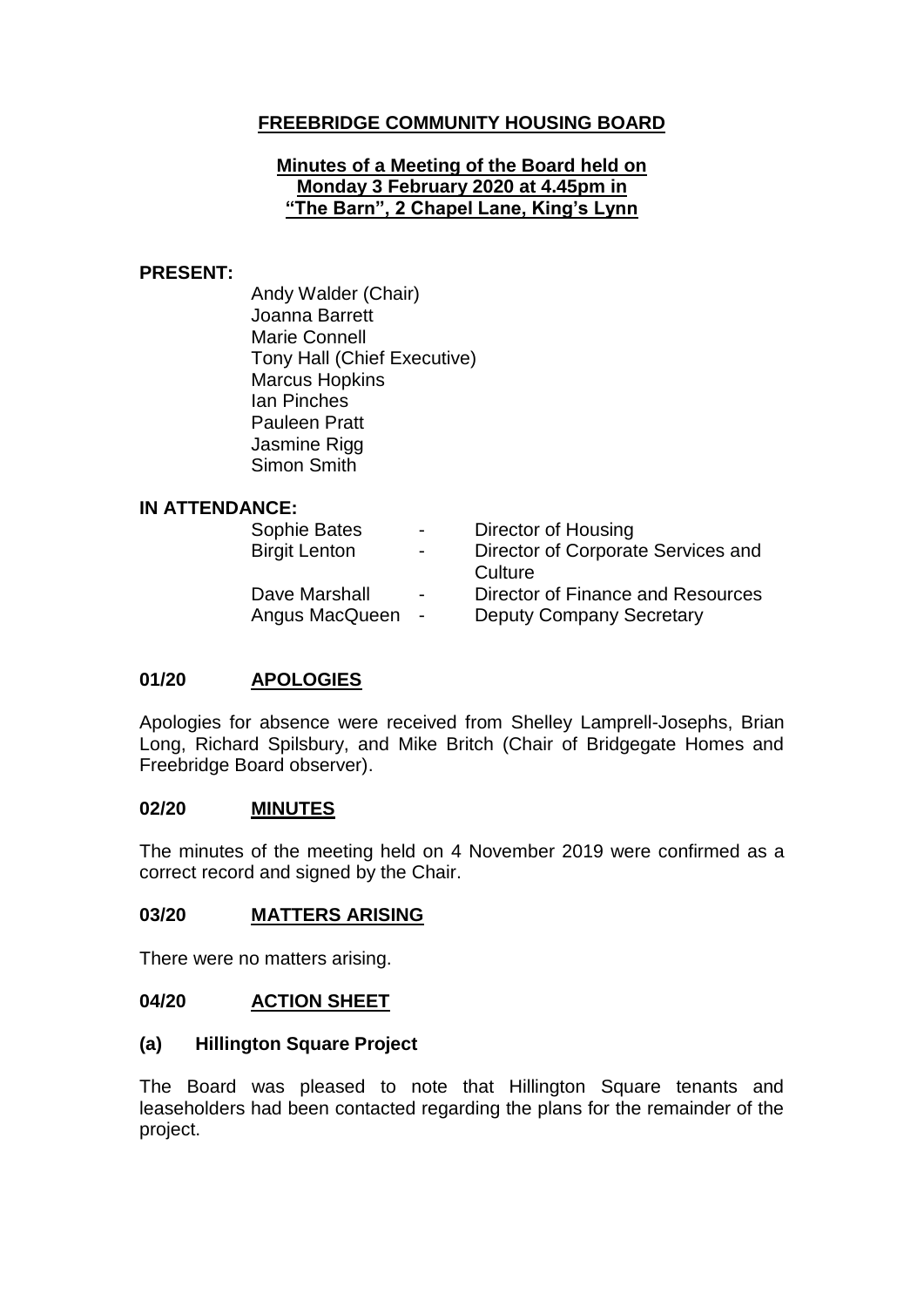# **(b) Sharing Expertise with Other Agencies**

The Chief Executive confirmed that he had raised with the West Norfolk Partnership whether there were opportunities for sharing expertise. There had been a willingness to share resources and to investigate providing a "West Norfolk Middle Managers" training programme.

## **05/20 DECLARATIONS OF INTEREST**

**Confidential** 

## **06/20 CHAIR'S UPDATE**

In addition to his weekly meetings with the Chief Executive, the Chair described the following activities that he had undertaken since the last meeting:

- He had attended an Eastern Region Chairs meeting. This had been a useful session, which had included presentations on Norwich City Council's award-winning Goldsmiths Street housing development and on offsite construction. He would circulate the slides to the Board.
- A key focus had been progressing the recruitment of a new Chief Executive.

# **07/20 MANAGEMENT TEAM UPDATE**

## **(a) Introduction**

A written update from the Management Team had been previously circulated and was noted by the Board.

The written update covered the following issues:

- Customer Service Committee
- Audit and Risk Committee Recruitment
- Asset Management Strategy Electrical Periodic Inspection and Testing
- Plaxtole House Demolition
- Property Services Improvement
- Human Resources
- Financial Conduct Authority Senior Managers and Certification Regime
- RACI Matrix (Standing Orders)
- Discovery Placeshaping Centre
- AMC Cladding
- Service Charging
- Code of Governance Review
- Future of Fairstead Surgery Consultation

Discussion took place on some aspects of the update, as set out below: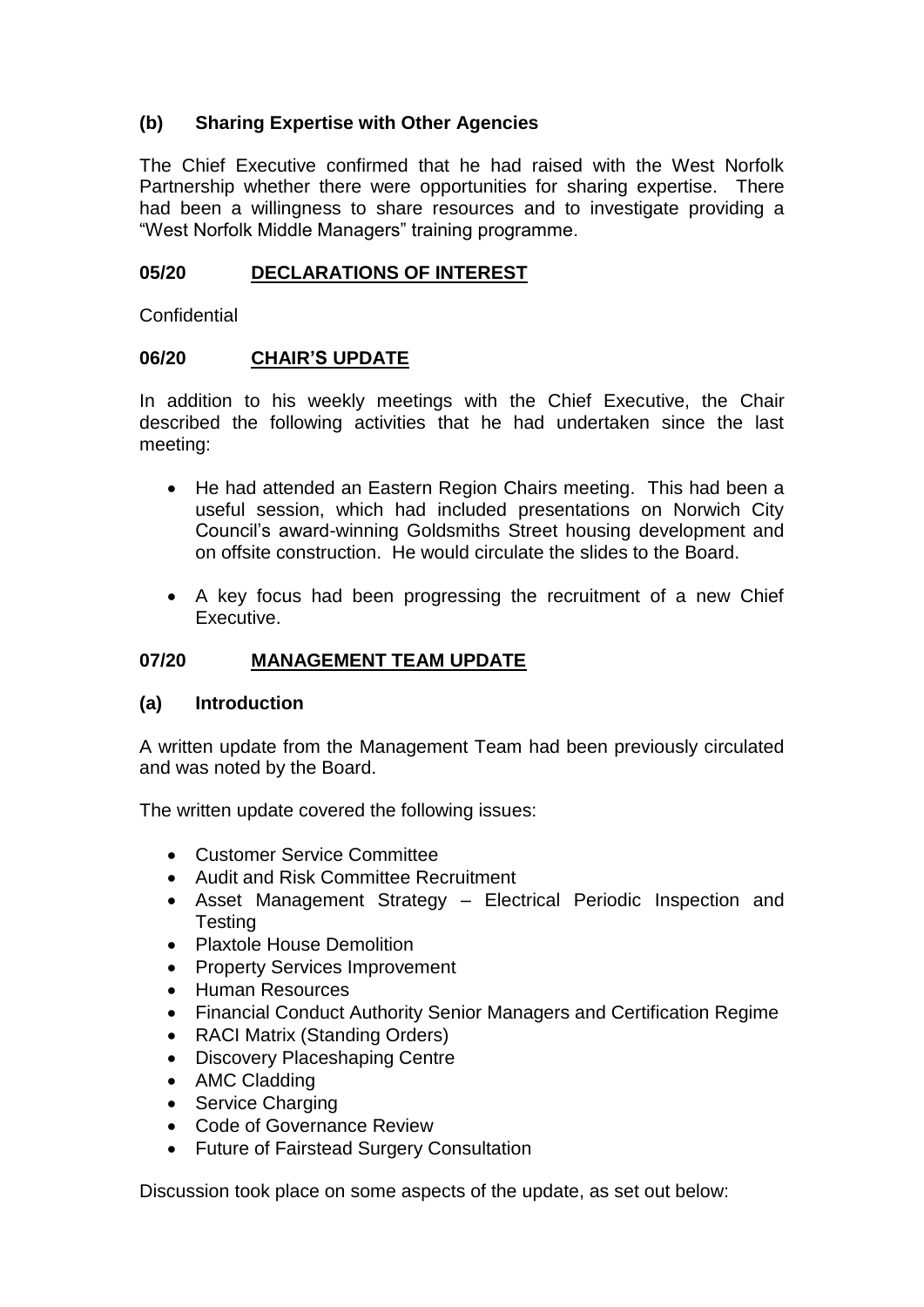# **(b) Customer Service Committee**

Jasmine Rigg, who had chaired the panel which had recruited to the Customer Service Committee, said that the recruitment process had been successful, and that the panel was able to put forward three good candidates for appointment.

[Confidential wording]

# **(c) Audit and Risk Committee Recruitment**

The Board considered the appointment of a panel to recruit the Independent Member of the Audit and Risk Committee. In view of a concern expressed around a possible conflict of interest with a potential applicant, the Board agreed to put in place an option to replace a member of the panel if necessary.

## **RESOLVED:**

- 1) That a panel be appointed to recruit the Independent Member of the Audit and Risk Committee with the following membership:
	- Richard Spilsbury (Audit and Risk Committee Chair)
	- Ian Pinches (Audit and Risk Committee Vice-Chair)
	- Pauleen Pratt (Governance and Remuneration Committee Chair).
- 2) That, should a member withdraw from the panel, the Chair of the Audit and Risk Committee be given delegated authority to appoint any other Board Member as a replacement.
- 3) That the quorum for the panel be two members.

## **(d) Asset Management Strategy – Electrical Periodic Inspection and Testing**

**Confidential** 

# **08/20 PERFORMANCE PACK**

## **(a) Introduction**

The Chief Executive and the Director of Finance and Resources presented the Performance Pack for the Quarter ending 31 December 2019.

Discussion took place on aspects of the Performance Pack, as set out below.

# **(b) Operational Performance Report and Financial Statements**

**Confidential**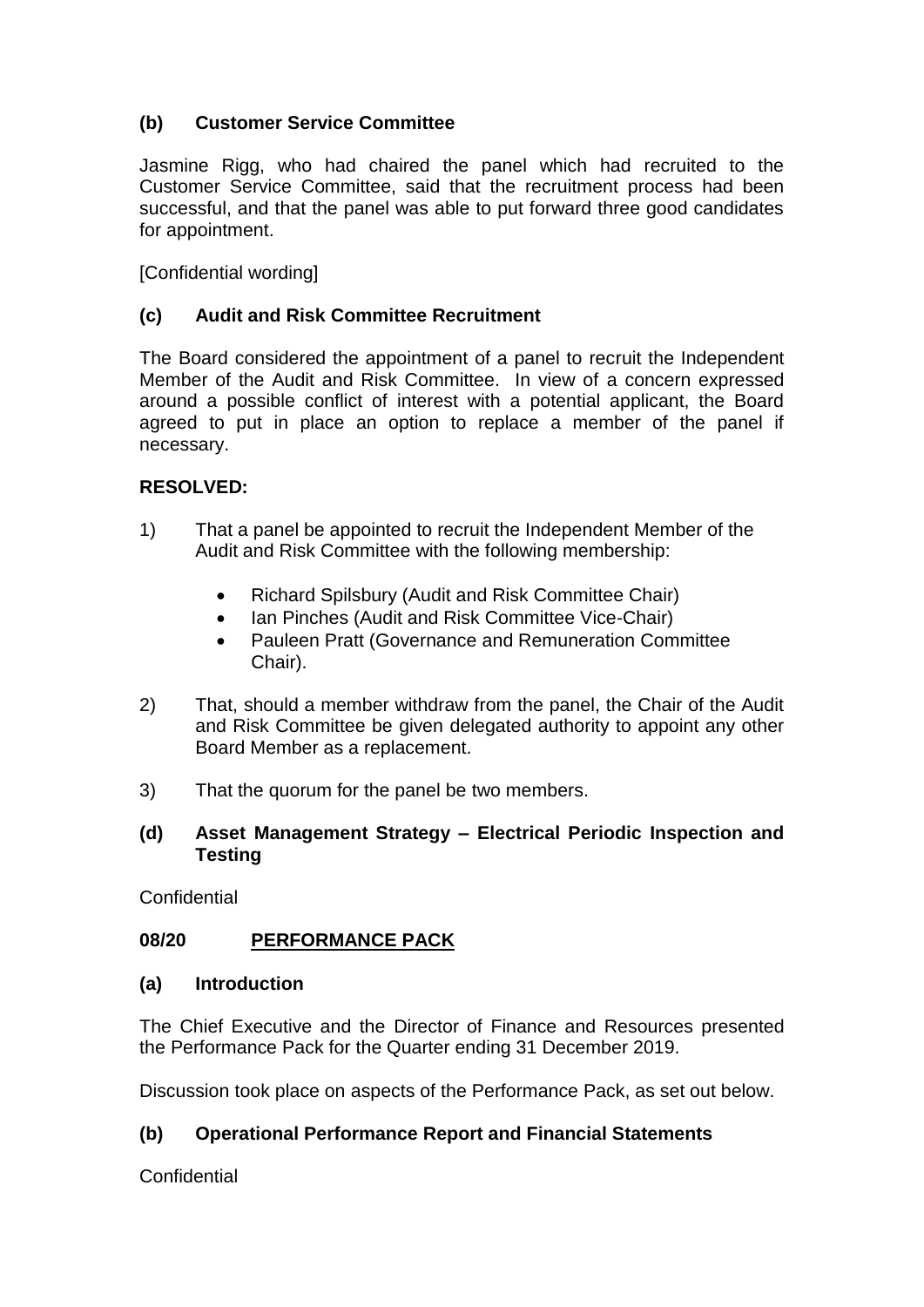# **(c) Treasury Management and Strategy Update**

The Board noted the update.

# **(d) Business Plan Project Update**

The Board noted the update.

# **(e) Risk Management and Business Assurance Update**

**Confidential** 

## **(f) Health and Safety Compliance**

In answer to questions, the Chief Executive made the following points:

- Fire risk assessments and resulting remedial work were being prioritised on a risk-based approach.
- Domestic asbestos checks would need to be completed before the electrical installation checks were carried out, and so the original target date for completion of 2025 would need to change.

The Board noted the update.

# **(g) Empties Performance Information and Management Action**

The Board was pleased to note the improved performance around empty property repairs.

## **(h) Tenant Panel Quarterly Update**

Simon Smith advised that he would be attending the Tenant Panel's next meeting, on 14 February 2020, at which point he would feed back the management responses to the key issues that the Panel had asked to be raised with the Board. He would additionally confirm to the Panel that it would have some involvement in the recruitment of the new Chief Executive.

The Board noted the update.

## **09/20 BUSINESS PLAN – 2020/21 DELIVERY PLAN**

The Chief Executive presented a report which sought approval of the 2020/21 Delivery Plan that would support the implementation of the 5-year Business Plan and its strategic objectives. He highlighted that the Delivery Plan reflected current issues, for instance the need to address repairs performance and the expected Government Housing White Paper.

Following a question from a Board Member submitted in advance of the meeting, the Chief Executive said that there was no need currently to review the 5-year Business Plan, as the Plan was only in its third year. It would be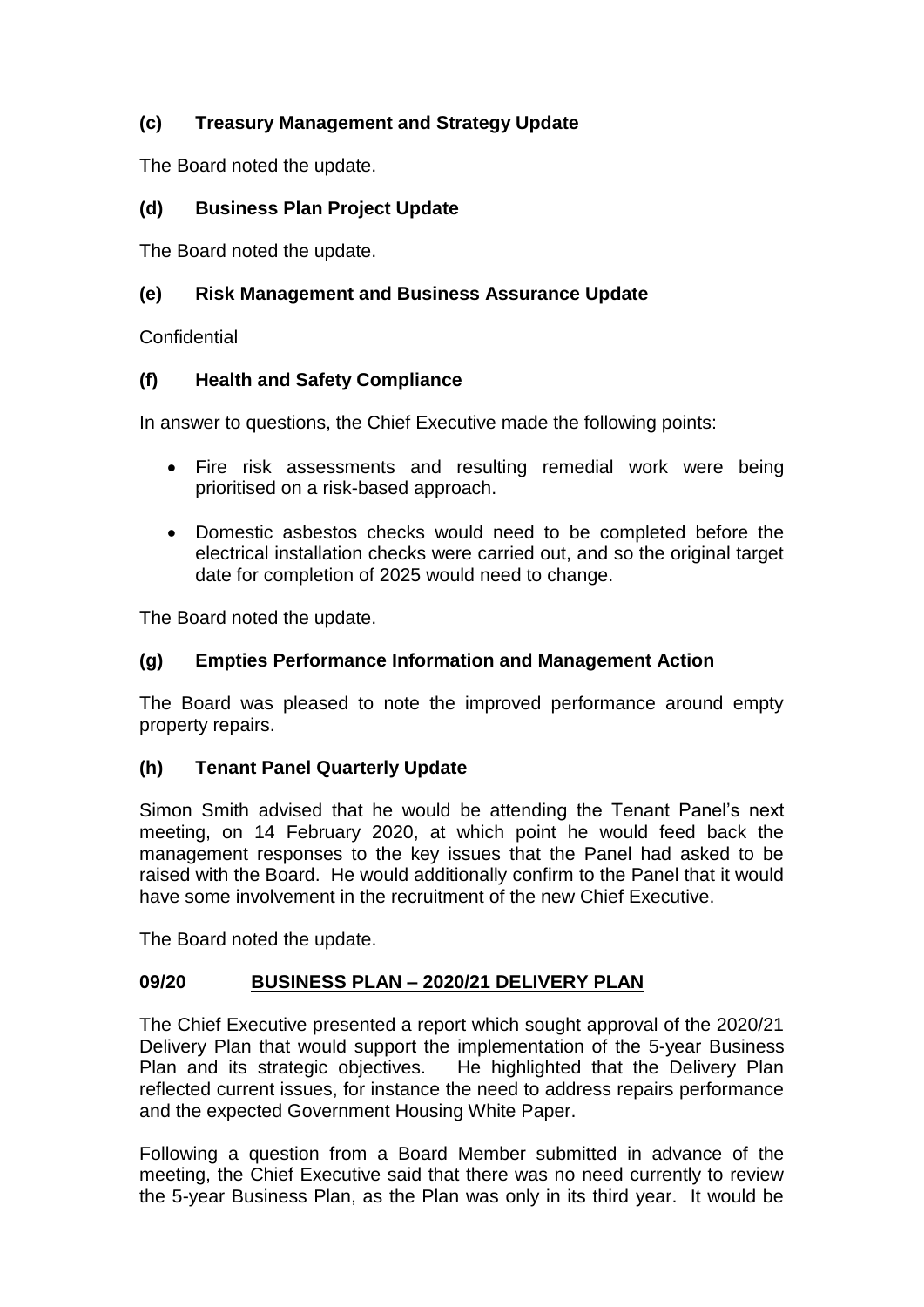appropriate for the new Chief Executive to lead on a review of the Plan next year. In the meantime, the Chair had asked him to look to make the targets in the 5-year Business Plan "SMARTER", and he would do this.

In response to a question, the Chief Executive confirmed that he would ensure handover of the aspects of the Delivery Plan allocated to him, in advance of his retirement.

It was highlighted that, while the Delivery Plan included 48 new homes, the budget paper sought approval for 30 disposals, which would impact on the number of additional properties actually available.

The Board identified the green and digital agendas as issues that they would like to consider, and asked that these be placed on future strategy afternoon agendas.

### **RESOLVED:**

- 1) That the 2020/21 Delivery Plan, as set out in Appendix 1 to the report, be approved.
- 2) That the current high level KPIs and targets contained within the Performance Pack be retained.

[Note: These resolutions were approved following consideration of the budget paper – minute number 10/20 below.]

#### **10/20 BUDGET 2020/21**

**Confidential** 

#### **11/20 BOARD EFFECTIVENESS REVIEW**

The Deputy Company Secretary presented a report which monitored the effectiveness of the Board over the last year in order to comply with section E4 of the adopted Code of Governance.

As a general point, the Chair suggested that the Board and Management Team would benefit from looking at how they could work more closely together.

Pauleen Pratt advised that she had attended the Board strategy afternoon in March 2019; the report indicated that she had not attended.

Board Members suggested that future reports of this nature could include responses to the survey that was sent to Board Members at the end of each Board meeting and display of the values.

**RESOLVED:** That it be determined that the Board is effective and, thereby, meets the requirements of section E4 of the Code of Governance.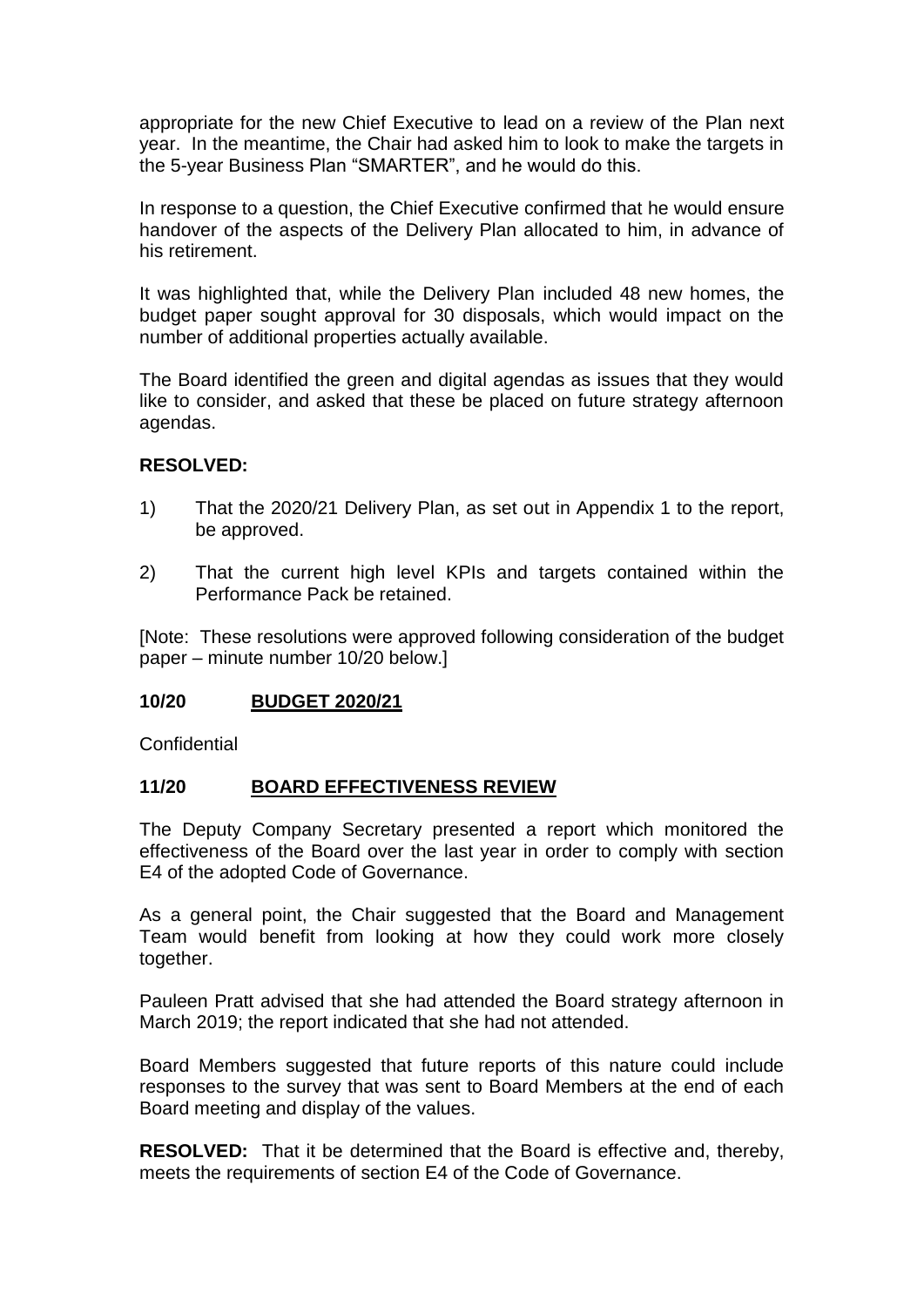## **12/20 GOVERNANCE AND REMUNERATION COMMITTEE RECOMMENDATION**

The Board considered the recommendation of the Governance and Remuneration Committee meeting held on 6 January 2020.

**RESOLVED:** That a statement of compliance with the National Housing Federation Code of Governance 2015 be included within the 2019 Financial **Statements** 

## **13/20 APPOINTMENT OF SHAREHOLDERS**

The Board noted a report which listed applications to become shareholders that had been approved.

## **14/20 WRITTEN RESOLUTION – RURAL RESTRICTIVE COVENANT**

The Board noted a written resolution regarding the removal of a rural restrictive covenant.

## **15/20 WRITTEN RESOLUTION – PROPOSALS FOR CHIEF EXECUTIVE RECRUITMENT**

The Board noted a written resolution regarding the process for the recruitment of a new Chief Executive.

## **16/20 WRITTEN RESOLUTION – CONTRACT FOR INSTALLATION OF FIRE DOORS**

The Board noted a written resolution regarding additional expenditure on the contract for installation of fire doors.

## **17/20 COMMITTEE MINUTES**

The Board received the minutes of the Governance and Remuneration Committee meeting held on 6 January 2020 and of the Audit and Risk Committee meeting held on 13 January 2020.

## **18/20 FUTURE WORK PROGRAMME OF THE BOARD**

The Board noted its work programme for the ensuing year.

As discussed at minute number 09/20 above, the Board requested that the green and digital agendas be added for consideration at future strategy afternoons.

It was also suggested that the Board and Management Team should have a session, at a future strategy afternoon, on how they could improve working together, as discussed at minute number 11/20 above.